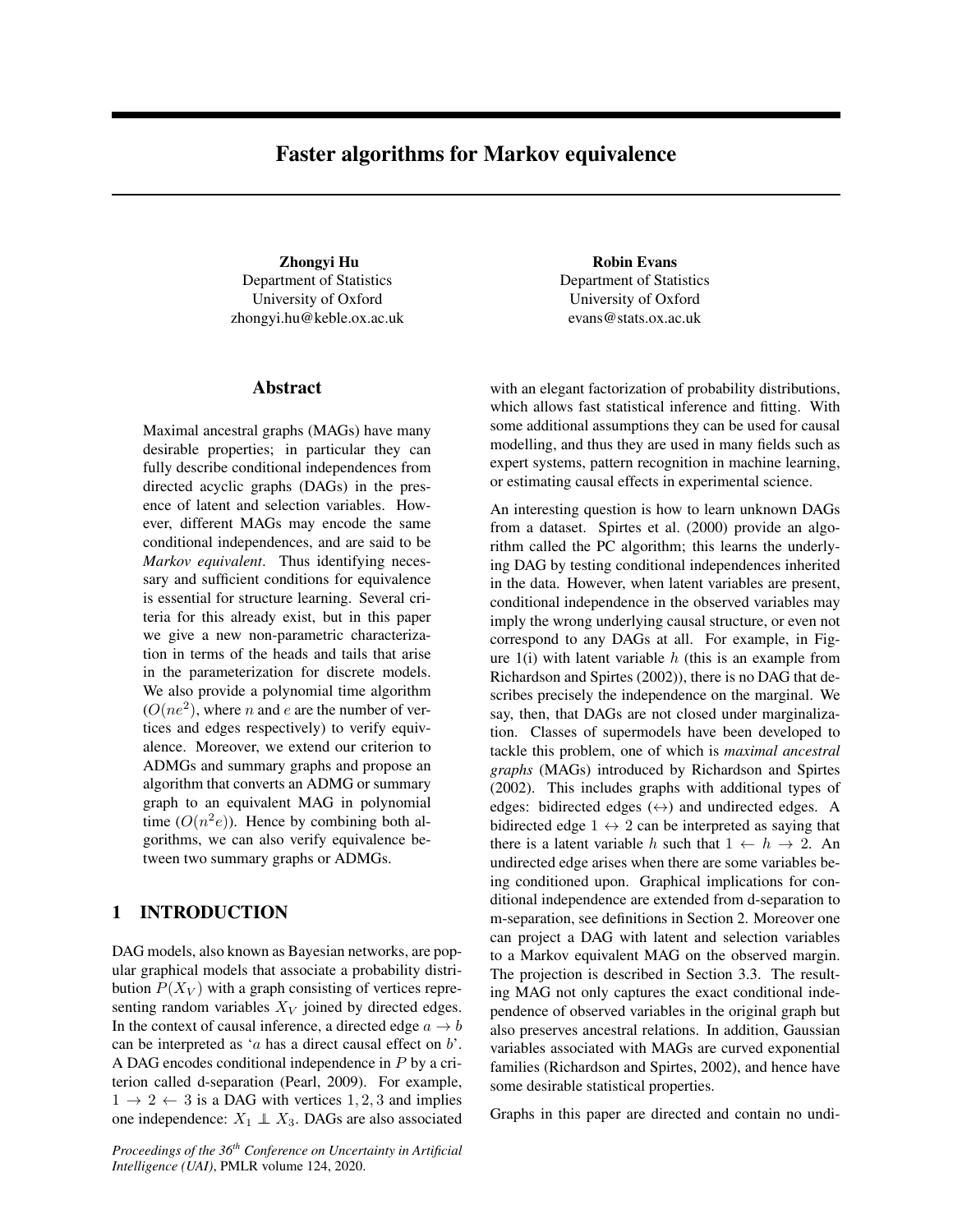rected edge. Extensions to *summary graphs* and MAGs with undirected edges are straightforward and we have placed them in the supplementary materials. Note that summary graphs defined in Wermuth (2011) are actually the same as ADMGs with undirected components at the top. Graphically, one just needs to change the dashed lines to bidirected edges and they encode the same conditional independence. We include details of this discussion in the supplementary materials.

Learning causal structures via testing only conditional independence leads to another problem. Different MAGs can imply the same set of constraints on variables, for example Figures 3(i) and (ii) both only encode  $X_1 \perp \!\!\! \perp$  $X_4$  |  $X_2, X_3$ . We say such MAGs are *Markov equivalent*, and are in the same *Markov equivalence class*. Thus equivalent graphs represent the same set of distributions. Although each class can be uniquely described by a *partial ancestral graph* (PAG) (Colombo et al., 2012), non-experimental data cannot distinguish graphs in the same class. Therefore identifying conditions for Markov equivalence is important for modelling and estimating causal effects from data.

There have been three graphical characterizations that give necessary and sufficient conditions for when two MAGs are equivalent. Among those three criteria, only Ali et al. (2009) provide a polynomial time algorithm to verify Markov equivalence. Zhao et al. (2005) characterize MAGs by *minimal collider paths* (MCPs). The criterion of Spirtes and Richardson (1997) uses *discriminating paths*, which we will define in Section 3 (we will employ them in our proofs). This paper gives a new characterization and it lead to a faster algorithm to test equivalence compared to existing ones. Also we show a similar equivalence criterion for wider classes of acyclic graphs, ADMGs.



Figure 1: (i) A DAG with latent variable  $h$ . (ii) A Markov equivalent MAG of (i) on the margin  $\{1, 2, 3, 4\}.$ 

In Section 2, we give basic definitions and terminology for graphical models. In Section 3 we present the main results, including theorems on the Markov equivalence of MAGs and ADMGs. Algorithms to verify Markov equivalence and their complexities are shown in Section 4. Missing proofs are found in the Supplementary Material.

## 2 DEFINITIONS

#### 2.1 Graphs

A *graph*  $G$  consists of a vertex set  $V$  and an edge set  $E$ of distinct pairs of vertices. For an edge in  $\mathcal E$  connecting vertices a and b, we say these two vertices are the *endpoints* of the edge and the two vertices are *adjacent* (if there is no edge between a and b, they are *nonadjacent*).

A *path* is a set of distinct vertices  $v_i, 1 \leq i \leq k$  such that  $v_i$  and  $v_{i+1}$  is connected by some edge for all  $i \leq$  $k - 1$ . A path is *directed* if its edges are all directed and point in the same direction. A graph G is *acyclic* if there is no directed cycle (any *directed path* such that  $v_1 \rightarrow v_2 \rightarrow \dots \rightarrow v_k$  and  $v_k \rightarrow v_1$ ). A *graph* G is called an *acyclic directed mixed graph* (ADMG) if it is *acyclic* and contains only directed and bidirected edges.

For a vertex  $v$  in an ADMG  $\mathcal{G}$ , we define the following sets:

$$
pa_{\mathcal{G}}(v) = \{w : w \to v \text{ in } \mathcal{G}\}
$$
  
\n
$$
sib_{\mathcal{G}}(v) = \{w : w \leftrightarrow v \text{ in } \mathcal{G}\}
$$
  
\n
$$
an_{\mathcal{G}}(v) = \{w : w \to \dots \to v \text{ in } \mathcal{G} \text{ or } w = v\}
$$
  
\n
$$
de_{\mathcal{G}}(v) = \{w : v \to \dots \to w \text{ in } \mathcal{G} \text{ or } w = v\}
$$
  
\n
$$
dis_{\mathcal{G}}(v) = \{w : w \leftrightarrow \dots \leftrightarrow v \text{ in } \mathcal{G} \text{ or } w = v\}.
$$

They are known as the *parents*, *siblings*, *ancestors*, *descendants* and *district* of v, respectively. These sets are also defined disjunctively for a set of vertices  $W \subseteq V$ . For example  $pa_{\mathcal{G}}(W) = \bigcup_{w \in W} pa_{\mathcal{G}}(w)$ . Vertices in the same district are connected by a bidirected path and this is an equivalence relation, so we can partition  $V$  and denote the *districts* of a *graph*  $G$  by  $\mathcal{D}(G)$ . We sometimes ignore the subscript if the graph we refer to is clear, for example an(v) instead of an $_G(v)$ .

#### 2.2 Separation Criterion

For a path  $\pi$  with vertices  $v_i$ ,  $1 \le i \le k$  we call  $v_1$  and  $v_k$  the *endpoints* of  $\pi$  and any other vertices the *nonendpoints* of  $\pi$ . For a nonendpoint w in  $\pi$ , it is a *collider* if  $? \rightarrow w \leftarrow ?$  on  $\pi$  and a *noncollider* otherwise (an edge  $? \rightarrow$  is either  $\rightarrow$  or  $\leftrightarrow$ ). For two vertices a, b and a disjoint set of vertices C in G (C might be empty), a path  $\pi$ is *m-connecting*  $a, b$  given  $C$  if (i)  $a, b$  are endpoints of  $\pi$ , (ii) every noncollider is not in C and (iii) every collider is in an<sub> $G(C)$ </sub>. A *collider path* is a path where all the nonendpoints vertices are colliders.

**Definition 2.1.** For three disjoint sets  $A, B$  and set  $C$  $(A, B$  are non-empty), A and B are *m*-separated by C in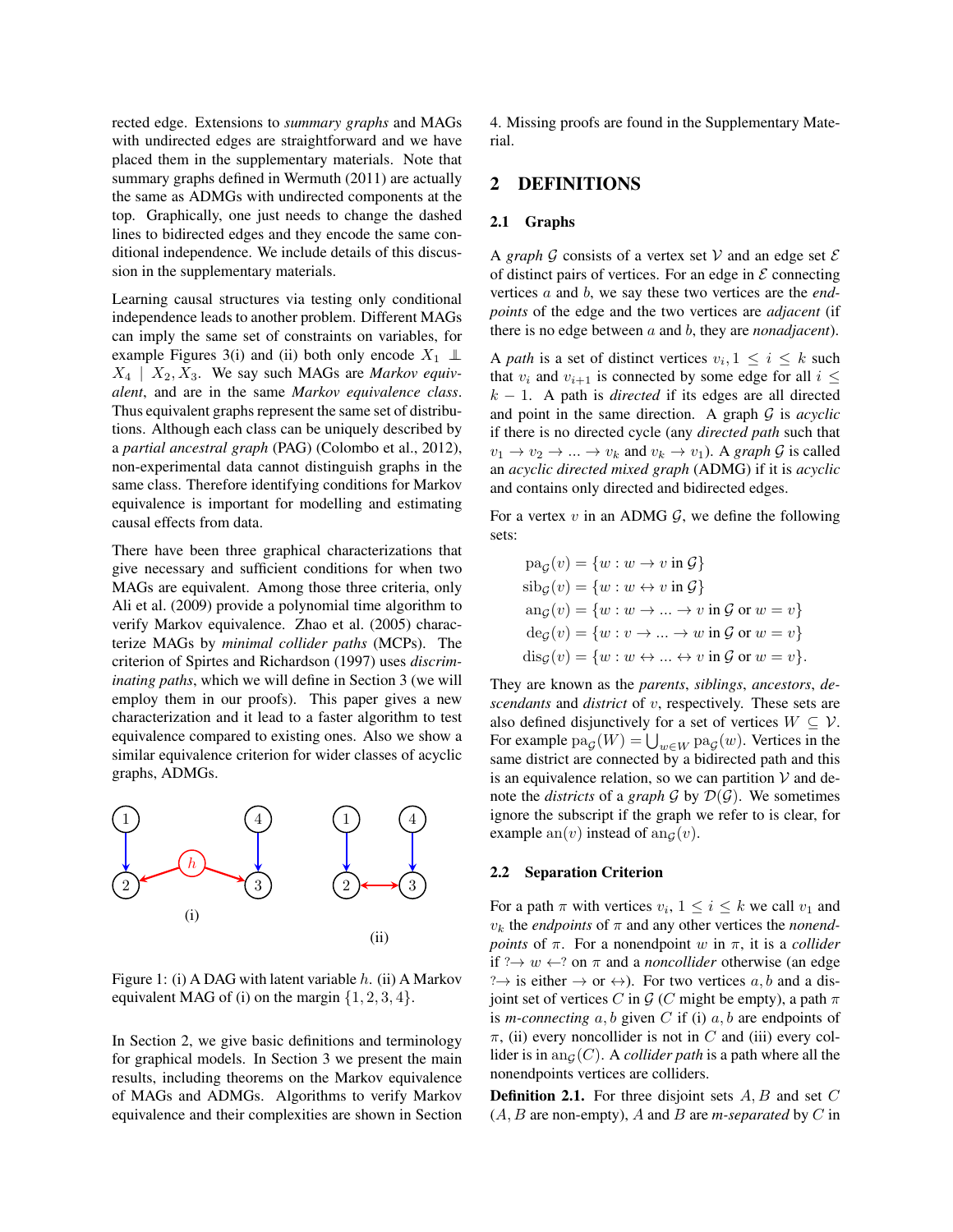G if there is no m-connecting path between any  $a \in A$ and any  $b \in B$  given C. We denote the m-separation by  $A \perp_m B \mid C$ .

For a triple  $(a, b, c)$  in a graph  $G$ , we call this an *unshielded triple* if  $\{a, b\}$  and  $\{b, c\}$  are adjacent but  $\{a, c\}$ are not. If b is a also collider in the path  $\langle a, b, c \rangle$  then we also call the triple an *unshielded collider*, and an *unshielded noncollider* otherwise.

**Definition 2.2.** A distribution  $P(X_V)$  is said to be in the *Markov model* of an ADMG G if whenever  $A \perp_{m} B \mid C$ in  $\mathcal{G}, X_A \perp\!\!\!\perp X_B | X_C$  in P.

This definition, known as the global Markov property, associates distributions with a given ADMG via mseparations. There are also other equivalent definitions in terms of the local Markov property or moralization (see Richardson, 2003), but the global Markov property has the advantage of being 'complete': that is, if there is no m-separation then almost every distribution in the model does not satisfy the associated conditional independence.

Remark 1. The model in Definition 2.2 defined by conditional independences is sometimes referred as the *ordinary Markov model*. There is a model called the *nested Markov model* defined by generalized conditional independences which captures all the equality constraints that arise from latent variable model (see Richardson et al., 2017; Evans, 2018).

For an ADMG  $G$ , given a subset  $W \subseteq V$ , the induced subgraph  $\mathcal{G}_W$  is defined as the graph with vertex set W and edges in  $G$  whose endpoints are both in  $W$ . Also for the *district* of a vertex v in an induced subgraph  $\mathcal{G}_W$ , we may denote it by  $dis<sub>W</sub>(v)$ .

#### 2.3 MAGs

Definition 2.3. An ADMG G is *maximal* if for every pair of *nonadjacent* vertices a and b, there exists some set C such that  $a, b$  are m-separated given C in  $\mathcal{G}$ .

Definition 2.4. An ADMG G is *ancestral* if for every  $v \in \mathcal{V}$ ,  $\operatorname{sib}_{\mathcal{G}}(v) \cap \operatorname{ang}(v) = \emptyset$ .

Definition 2.5. An ADMG G is called a *maximal ancestral graph* (MAG) if it is *maximal* and *ancestral*.

Note that in an ancestral graph, there is at most one edge between each pair of vertices.

For example, the graph in Figure 2(i) is not maximal because 1 and 2 are not adjacent, but no subset of  $\{3, 4\}$ will m-separate them. (ii) is not ancestral as 1 is a sibling of 3, which is also one of its descendants. (iii) is a MAG in which the only conditional independence is  $X_1 \perp\!\!\!\perp X_3 \mid X_4.$ 



Figure 2: (i) An ancestral graph that is not maximal. (ii) A maximal graph that is not ancestral. (iii) A maximal ancestral graph.

**Definition 2.6.** Two graphs  $G_1$  and  $G_2$  with the same vertex sets, are said to be *Markov equivalent* if any mseparation holds in  $\mathcal{G}_1$  if and only if it holds in  $\mathcal{G}_2$ .

#### 2.4 Heads and Tails

For a vertex set  $W \subseteq V$ , we define the *barren subset* of W as:

$$
barren_{\mathcal{G}}(W) = \{w \in W : \deg(w) \cap W = \{w\}\}.
$$

A vertex set H is called a *head* if (i) barren<sub>G</sub>(H) = H and (ii) H is contained in a single district in  $\mathcal{G}_{an(H)}$ . For an ADMG  $G$ , we denote the set of all heads in  $G$  by  $\mathcal{H}(\mathcal{G})$ . A *tail* of a head is defined as:

$$
\operatorname{tail}(H) = (\operatorname{dis}_{\operatorname{an}(H)}(H) \setminus H) \cup \operatorname{pa}_{\mathcal{G}}(\operatorname{dis}_{\operatorname{an}(H)}(H)).
$$

Distributions associated with an Markov model can be factorized in terms of heads and tails (Richardson, 2009).

Definition 2.7. The *parametrizing set* of G, denoted by  $S(G)$  is defined as:

$$
\mathcal{S}(\mathcal{G}) = \{ H \cup A : H \in \mathcal{H}(\mathcal{G}) \text{ and } \emptyset \subseteq A \subseteq \text{tail}(H) \}.
$$

Note that it is called the parametrizing set because it is closely related to the discrete parameterization (Evans and Richardson, 2014). However the theorem developed in this paper is entirely non-parametric. We also define  $S_k(\mathcal{G})$  for  $k \geq 2$  as:

$$
\mathcal{S}_k(\mathcal{G}) = \{ S \in \mathcal{S}(\mathcal{G}) : 2 \leq |S| \leq k \}.
$$

In particular, we are interested in:

$$
\tilde{S}_3(\mathcal{G}) = \{ S \in S_3(\mathcal{G}) \mid \text{there are 1 or 2 adjacencies} \}
$$
  
among the vertices in S}.

We write  $S, S_k, \tilde{S}_3$  if the graph G we are referring to is clear. Note that we are not considering any singleton sets in  $S_k(G)$  or  $\tilde{S}_3(G)$ ; these are just all vertices because  $\{v\}$ is trivially a head. For a MAG  $G$ , a pair of vertices are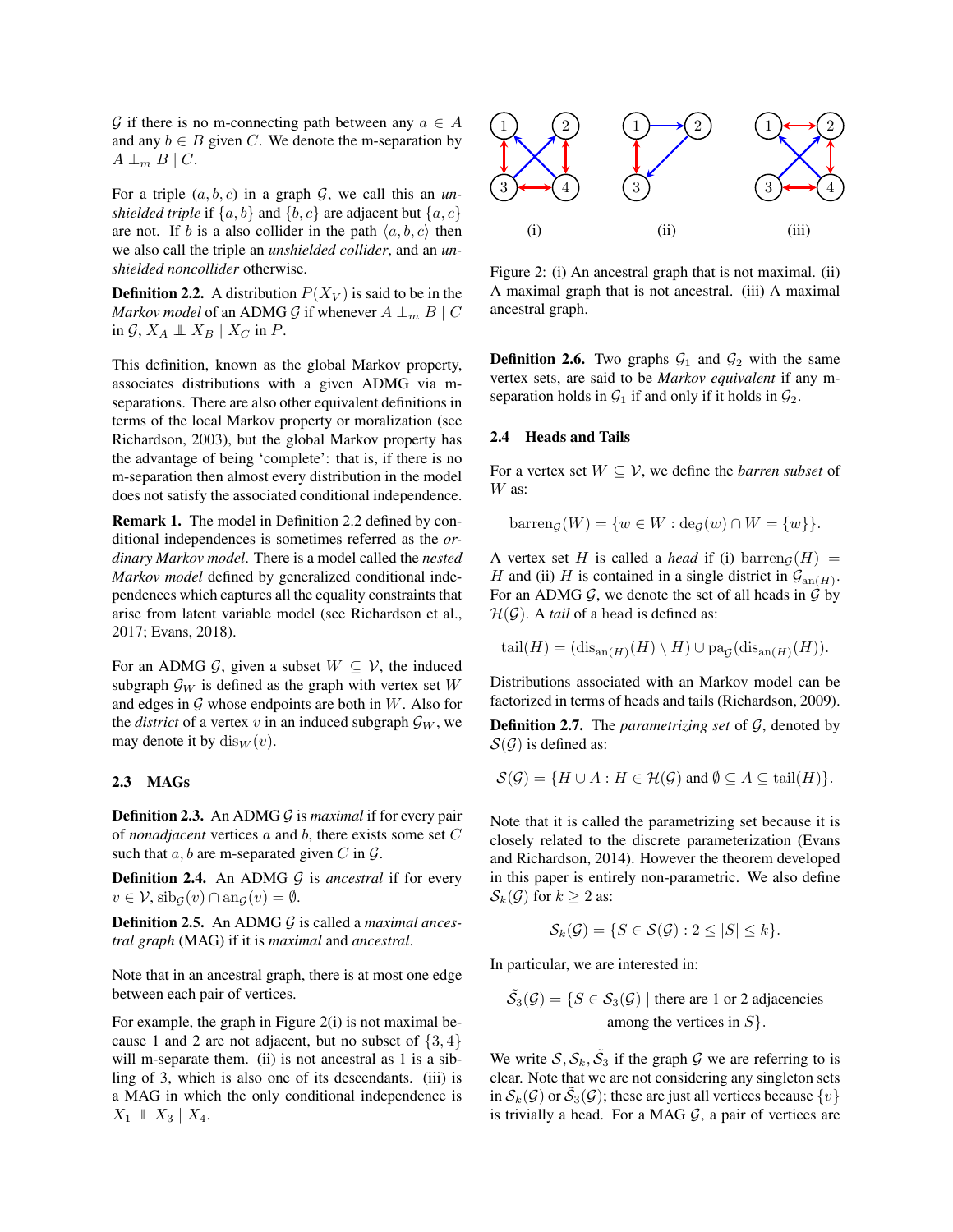

Figure 3: Three MAGs where (i) and (ii) are Markov equivalent but (iii) is not.

in  $S(G)$  if and only if they are adjacent (This is easy to prove).

We give an example to illustrate what the sets defined above are. Consider the three MAGs in Figure 3, Table 1 lists their heads and tails, Table 2 lists their parametrizing sets S and Table 3 lists their  $S_3$  and  $\tilde{S}_3$ .

Table 1: Heads and tails of graphs in Figure 3

| Figure | heads                   | tails                    | Figure | heads                   | tails                 |
|--------|-------------------------|--------------------------|--------|-------------------------|-----------------------|
| 3(i)   |                         | 3                        | 3(iii) |                         |                       |
|        | $\overline{c}$          | Ø                        |        | $\overline{\mathbf{c}}$ | Ø                     |
|        | 3                       | Ø                        |        | 3                       | Ø                     |
|        | $\overline{4}$          |                          |        | 4                       |                       |
|        |                         | $2,3$<br>3               |        | 1,2                     | $\frac{2}{\emptyset}$ |
|        | $1,2$<br>$2,3$          | Ø                        |        | 1,3                     | Ø                     |
| 3(ii)  |                         | $\overline{2,3}$         |        | $2,3$<br>$3,4$          | $\frac{\emptyset}{2}$ |
|        | $\overline{c}$          | $\overline{\mathcal{L}}$ |        |                         |                       |
|        | $\overline{\mathbf{3}}$ | 2,4                      |        | $1,2,3$<br>$1,3,4$      | $\frac{\emptyset}{2}$ |
|        | 4                       | Ø                        |        |                         |                       |

Table 2: Parametrizing set of graphs in Figure 3

| Figure   | parametrizing sets                | missing sets     |
|----------|-----------------------------------|------------------|
| 3(i)(ii) | $\{1\}, \{2\}, \{3\}, \{4\}$      | $\{1,4\}$        |
|          | $\{1,2\}, \{1,3\}, \{2,3\}$       | $\{1, 2, 4\}$    |
|          | $\{2,4\}, \{3,4\}$                | $\{1, 3, 4\}$    |
|          | $\{1,2,3\},\{2,3,4\}$             | $\{1, 2, 3, 4\}$ |
| 3(iii)   | $\{1\}, \{2\}, \{3\}, \{4\}$      | $\{1,4\}$        |
|          | $\{1,2\}, \{1,3\}, \{2,3\}$       | $\{1, 2, 4\}$    |
|          | $\{2,4\}, \{3,4\}$                |                  |
|          | $\{1,2,3\}, \{1,3,4\}, \{2,3,4\}$ |                  |
|          | $\{1, 2, 3, 4\}$                  |                  |

In Figure 3, (i) is Markov equivalent to (ii) and they also have the same parametrizing sets; however, (iii) has a different parametrizing set and is not Markov equivalent to either (i) or (ii). In Figure 3(i) and (ii),  $1 \perp_m 4$ 2, 3 is the only m-separation while Figure 3(iii) encodes  $1 \perp_{m} 4 \mid 2$ . Note that these conditional independences

Table 3:  $S_3$  and  $\tilde{S}_3$  graphs in Figure 3

| Figure   | $S_3$                       | $\mathcal{S}_3$   |
|----------|-----------------------------|-------------------|
| 3(i)(ii) | $\{1,2\}, \{1,3\}, \{2,3\}$ | $\{1,2\},\{1,3\}$ |
|          | $\{2,4\},\{3,4\}$           | $\{2,3\},\{2,4\}$ |
|          | $\{1,2,3\},\{2,3,4\}$       | $\{3,4\}$         |
| 3(iii)   | $\{1,2\}, \{1,3\}, \{2,3\}$ | $\{1,2\},\{1,3\}$ |
|          | $\{2,4\},\{3,4\}$           | $\{2,3\},\{2,4\}$ |
|          | $\{1,2,3\},\{2,3,4\}$       | $\{3,4\}$         |
|          | $\{1,3,4\}$                 | $\{1,3,4\}$       |

correspond precisely to these missing sets which are in the form  $\{a, b\} \cup C'$  where  $a \perp_m b \mid C$  and  $C' \subseteq C$ . Thus it is reasonable to conjecture that equivalent graphs should have the same parametrizing sets. It turns out that not only is this true, but in fact equivalence conditions can be refined even further and it is sufficient to consider  $\mathcal{S}_3$  or  $\tilde{\mathcal{S}}_3$ .

# 3 MARKOV EQUIVALENCE

#### 3.1 Previous Work

The first theorem on Markov equivalence of MAGs is from Spirtes and Richardson (1997).

**Theorem 3.1.** *Two MAGs*  $G_1$  *and*  $G_2$  *are Markov equivalent if and only if (i)*  $G_1$  *and*  $G_2$  *have the same adjacencies, (ii)*  $G_1$  *and*  $G_2$  *have the same unshielded colliders and (iii) if*  $\pi$  *forms a discriminating path for b in*  $\mathcal{G}_1$  *and*  $\mathcal{G}_2$ , then *b* is a collider on the path  $\pi$  in  $\mathcal{G}_1$  if and only it *is a collider on the path*  $\pi$  *in*  $\mathcal{G}_2$ *.* 

For x and y nonadjacent, a *discriminating path*  $\pi$  =  $\langle x, q_1, \ldots, q_m, b, y \rangle$ ,  $m \geq 1$  for b, is a subgraph comprised of a collection of paths:

$$
x ?{\rightarrow} q_1 \leftrightarrow \cdots \leftrightarrow q_i \rightarrow y, \qquad 1 \leq i \leq m;
$$
  

$$
x ?{\rightarrow} q_1 \leftrightarrow \cdots \leftrightarrow q_m \leftarrow ? b ?{\rightarrow} y.
$$

For example,  $\langle 1, 2, 3, 4 \rangle$  forms a discriminating path for 3 in both Figure 3(i) and (iii), but not (ii). The vertex 3 is a collider on the path in (iii) but not (i), so (i) and (iii) are not equivalent; however (i) and (ii) are equivalent. In general, the cost of identifying all the discriminating paths is not polynomial in the number of vertices and edges. However, we will make use of Theorem 3.1 in later proofs.

#### 3.2 Markov Equivalence Of MAGs

We now present the main result of this paper.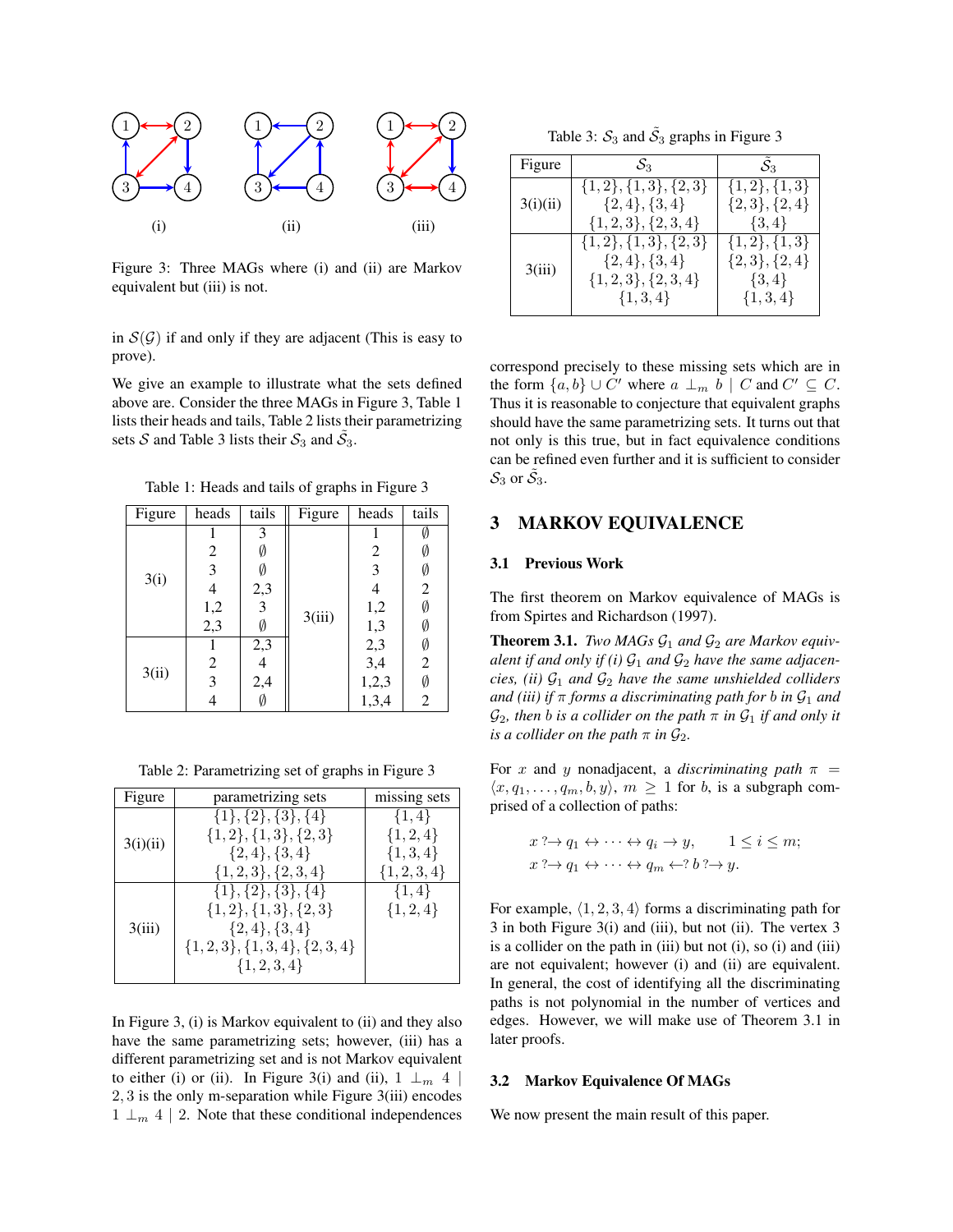**Theorem 3.2.** Let  $\mathcal{G}_1$  and  $\mathcal{G}_2$  be two MAGs. Then  $\mathcal{G}_1$  and  $\mathcal{G}_2$  *are Markov equivalent if and only if*  $\mathcal{S}(\mathcal{G}_1) = \mathcal{S}(\mathcal{G}_2)$ *.* 

Theorem 3.2 already provides a method to find equivalence between two MAGs by searching all the heads and corresponding tails, however, the number of heads is not polynomial in the size of the graph.

**Corollary 3.2.1.** Let  $\mathcal{G}_1$  and  $\mathcal{G}_2$  be two MAGs. Then  $\mathcal{G}_1$ and  $\mathcal{G}_2$  are Markov equivalent if and only if  $\mathcal{S}_3(\mathcal{G}_1)$  =  $\mathcal{S}_3(\mathcal{G}_2)$ . This in turn occurs if and only if  $\tilde{\mathcal{S}}_3(\mathcal{G}_1)$  =  $\tilde{\mathcal{S}_{3}}(\mathcal{G}_{2}).$ 

The motivation for defining  $\tilde{S}_3(\mathcal{G})$  is that we cannot obtain the same complexity if we allow triangles to be included, as in  $S_3$ . To see this, consider a complete bidirected graph with e edges: this will require  $O(e^3)$  operations to list all the triangles (which are all heads). Note we do not care about triples with three or zero adjacencies. Theorem 3.1 tells us that apart from adjacencies between pairs of vertices, and unshielded triples which lack one adjacency, we only need to find that for a discriminating path  $\pi = \langle x, q_1, \ldots, q_m, b, y \rangle$ , whether b is a collider on the path or not. Later we will show that  $\{x, b, y\} \in \mathcal{S}(\mathcal{G})$  if and only if b is a collider on  $\pi$ , and note that  $b, y$  are adjacent but  $x, y$  are not.

Corollary 3.2.1 is particularly important for identifying Markov equivalence. It not only allows the algorithm to run in polynomial time as we only need to check heads with size at most 3, but also accelerates it further as we do not need to find triples with full adjacencies or no adjacencies, nor to store lots of triangles from the dense part of the graph.

To prove Theorem 3.2 and Corollary 3.2.1, we first prove the following propositions.

Proposition 3.3. *Let* G *be a MAG with vertex set* V*. For a set*  $W \subseteq V$ ,  $W \notin S(G)$  *if and only if there are two vertices* a, b *in* W *such that we can m-separate them by a set* C *such that*  $a, b \notin C$  *with*  $W \subseteq C \cup \{a, b\}$ .

*Proof.* We prove an equivalent statement of this proposition, that is:  $W \in \mathcal{S}(\mathcal{G})$  if and only if for any two vertices  $a, b$  in W we cannot m-separate them by a set C such that  $a, b \notin C$  with  $W \subseteq C \cup \{a, b\}.$ 

To prove  $\Rightarrow$ : if  $W \in S(G)$ , then there is a nonempty subset  $W' \subseteq W$  such that  $W'$  is a head and  $W \subseteq$  $W' \cup \text{tail}(W')$ . Because  $\text{tail}(W') \subseteq \text{an}(W')$ , we have  $W' \cup \text{tail}(W') \subseteq \text{an}(W')$ . By definition of the heads and tails, any two vertices  $a, b$  in  $W \subseteq W' \cup \text{tail}(W')$ are connected by a collider path where all the colliders are in an( $W'$ )  $\subseteq$  an( $C \cup \{a, b\}$ ). Let  $d_i$ ,  $1 \le i \le n$  be intermediate vertices in the path. Now if all of  $d_i$  are ancestors of  $C$  then this path m-connects  $a$  and  $b$ . So some of  $d_i$  are only ancestors of  $a, b$ .

Suppose there exists some  $d_i \in \text{an}_\mathcal{G}(a) \setminus \text{an}_\mathcal{G}(C)$ , let  $d_i$  be the furthest one on path  $\pi$  from a, so there exists a directed path  $\pi'$  :  $a \leftarrow \cdots \leftarrow d_j$  such that none of vertices in  $\pi'$  after a is an ancestor of C and hence not in C. If all  $d_k$  after  $d_j$  belong to  $\text{ang}(C)$  then we find a m-connecting path between a and b:  $a \leftarrow \cdots \leftarrow d_i \leftrightarrow$  $\cdots \leftrightarrow d_n \leftarrow ? b$ . If not, let  $d_m$  be the first one after  $d_j$ such that  $d_m \in \text{ang}(b) \setminus \text{ang}(C)$  then again we find a m-connecting path between a and b:  $a \leftarrow \cdots \leftarrow d_j \leftrightarrow$  $\cdots \leftrightarrow d_m \rightarrow \cdots \rightarrow b.$ 

If all  $d_i \notin \text{ang}(C)$  are ancestors of b then let  $d_j$  be the closest one to a in path  $\pi$  which also leads to a mconnecting path between a and b:  $a \rightarrow a_1 \leftrightarrow \cdots \leftrightarrow$  $d_i \rightarrow \cdots \rightarrow b$ . Hence in all cases any  $a, b$  in W are not m-separated given any  $C \supseteq W \setminus \{a, b\}.$ 

To prove  $\Leftarrow$ : define  $W' = \text{barren}(W)$ . We claim that it is a head. Suppose it is not a head, by the definitions of a barren set and a head,  $W'$  does not lie in a single district in  $\mathcal{G}_{\text{an}(W')}$ . Let  $D_i \subset W'$  index bidirected-connected components of W' in ang(W') where  $1 \leq i \leq m$ . Clearly by assumption  $m > 1$ , and now consider  $D_1$ and  $D_2$ . For any edge in  $\mathcal{G}_{an(W')}$  which has an endpoint  $a \in W'$ , it is of the form  $a \leftarrow ?$  by definition of a barren set, so if there is a collider path between  $D_1$  and  $D_2$ , it would be a bidirected path which is a contradiction to the definition of  $D_1$  and  $D_2$ . This means that any path in  $\text{ang}(W')$  between  $D_1$  and  $D_2$  contains at least one non-collider which is not in  $W'$  and hence it is in  $\operatorname{ang}(W') \setminus W'$ . Thus for any two vertices in  $D_1$  and  $D_2$ , given  $\text{ang}(W') \setminus W'$ , they are m-separated in  $\text{ang}(W')$ . Since  $\text{ang}(W')$  is ancestral, the m-separation also holds in the whole graph. Thus  $W'$  is a head.

By Remark 4.14 in Evans and Richardson (2014), for any head H we have  $H \perp_m \text{an}_G(H) \setminus (H \cup \text{tail}(H))$ tail(H). Thus if  $(W \setminus W')$  is not in tail(W'), we can m-separate a vertex in  $(W \setminus W') \setminus \text{tail}(W')$  and a vertex in W' given the remaining vertices in  $\text{ang}(W')$ , which is a contradiction. П

Proposition 3.4. *For a MAG* G*, we have (i) any two vertices* a *and* b *are adjacent in* G *if and only if*  ${a,b} \in \mathcal{S}(\mathcal{G})$ ; *(ii) for any unshielded triple*  $(a,b,c)$  *in*  $\mathcal{G}, \{a, b, c\} \in \mathcal{S}(\mathcal{G})$  *if and only if b is a collider on the triple* (a, b, c)*; (iii) if* π *forms a discriminating path for* b *with two end vertices* x *and* y *in* G *then*  $\{x, b, y\} \in S(\mathcal{G})$ *if and only if* b *is a collider on the path* π*.*

*Proof.* For (i), by maximality, any two vertices a and b are adjacent in a MAG if and only if we can not mseparate them by a set  $C$ , hence by Proposition 3.3 if and only if  $\{a, b\} \in \mathcal{S}(\mathcal{G})$ .

For (ii), the only nonadjacent pair of vertices are  $a, c$ , for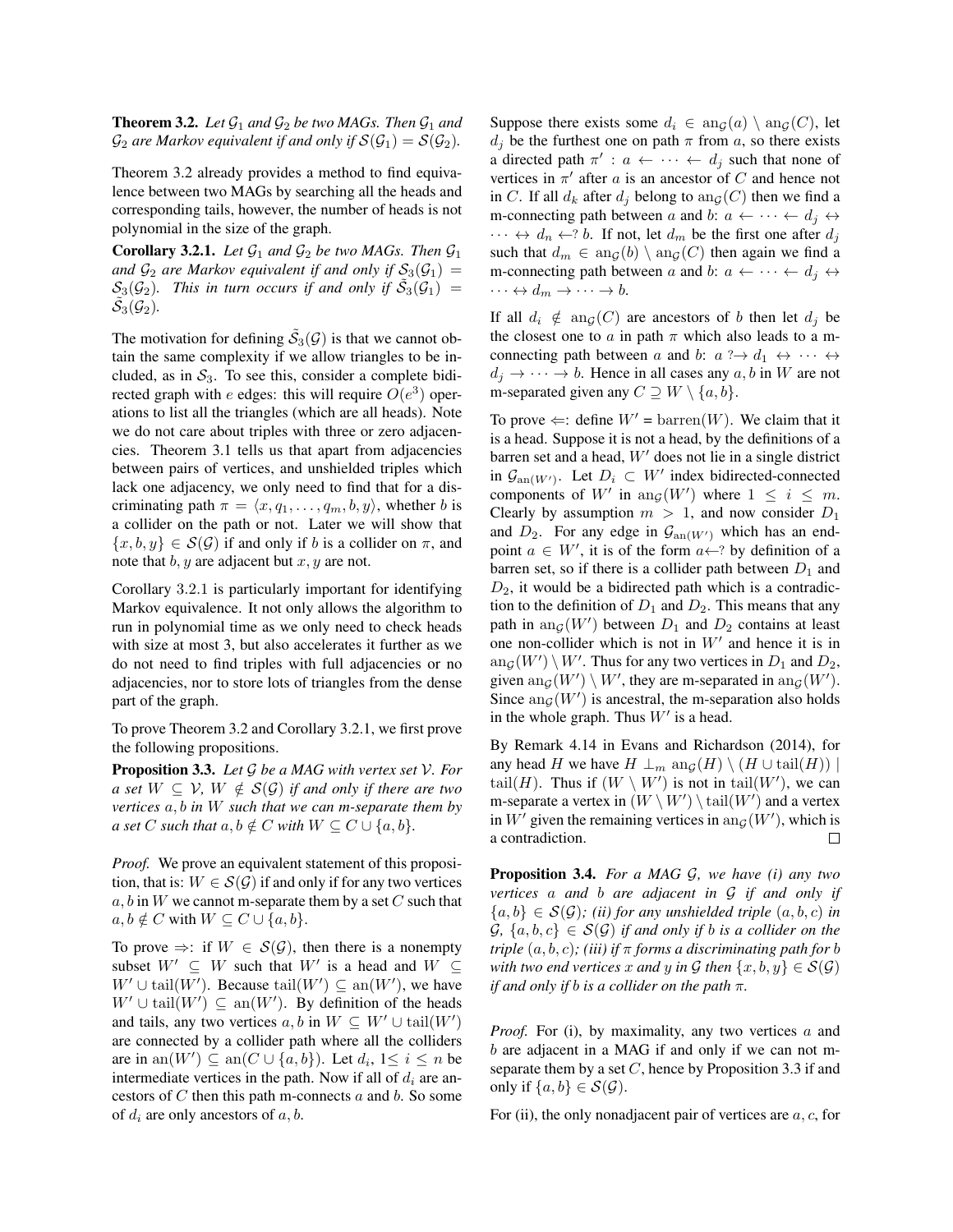any set C that m-seperates them,  $b \notin C$  if and only if b is a collider on the triple  $(a, b, c)$ , hence by Proposition 3.3 if and only if  $\{a, b, c\} \in \mathcal{S}(\mathcal{G})$ .

For (iii), if  $x, b$  are not adjacent, then for any set that mseparates them, y is not in the set, as the path  $x \rightarrow q_1 \leftrightarrow$  $\cdots \leftrightarrow q_m \leftarrow ? b$  would be m-connecting x and b. Since  $x, y$  are not adjacent, there exists some set  $C$  such that  $x \perp_m y \mid C$ . From page 11 in Ali et al. (2009), we know that for any such C,  $q_i \in C$  for all  $i \leq n$  and b is a collider if and only if  $b \notin C$ , hence by Proposition 3.3 if and only if  $\{x, b, y\} \in \mathcal{S}(\mathcal{G})$ .  $\Box$ 

Now we are able to prove Theorem 3.2 and Corollary 3.2.1

*Proof of Theorem 3.2.* ( $\Rightarrow$ ) Proposition 3.3 ensures that missing sets in  $S(G)$  are only due to m-separations in graphs. But as Markov equivalence is characterized by m-separations,  $S(\mathcal{G}_1)$  and  $S(\mathcal{G}_2)$  in two equivalent MAGs  $G_1$  and  $G_2$  are the same. ( $\Leftarrow$ ) Proposition 3.4 implies that any violation of conditions in Theorem 3.1 result in different  $S(\mathcal{G}_1)$  and  $S(\mathcal{G}_2)$ . Hence if  $S(\mathcal{G}_1)$  =  $S(\mathcal{G}_2)$ ,  $\mathcal{G}_1$  is Markov equivalent to  $\mathcal{G}_2$ .  $\Box$ 

*Proof of Corollary 3.2.1.* ( $\Rightarrow$ ) This follows from Theorem 3.2 and the fact that Markov equivalent MAGs have the same adjacencies.  $(\Leftarrow)$  This follows from the fact that in the proof the 'if' part of Theorem 3.2, we only consider sets in  $\tilde{S}_3(\mathcal{G}_1)$  and  $\tilde{S}_3(\mathcal{G}_2)$ .  $\Box$ 

Frydenberg (1990) gives conditions for when two DAGs are equivalent, i.e. if and only if they have the same adjacencies and unshielded colliders. DAGs are a subclass of MAGs so Corollary 3.2.1 also applies to them. When  $G$  is just a DAG,  $\tilde{S}_3(\mathcal{G})$  (and indeed  $\mathcal{S}_3(\mathcal{G})$ ) contains the exact information of  $G$ 's adjacencies and unshielded colliders. By Proposition 3.4,  $\{a, b\} \in \tilde{S}_3(\mathcal{G})$  if and only if a, b are adjacent. And a triple is in  $\tilde{S}_3(\mathcal{G})$  if and only if it is an unshielded collider; this is because in DAGs, heads are precisely the individual vertices, and the corresponding tails are their parent sets.

#### 3.3 Projection From ADMGs To MAGs

Richardson and Spirtes (2002) give a projection that projects a DAG  $G$  with latent variables  $L$  to a Markov equivalent MAG  $\mathcal{G}^m$ : (i) every pair of vertices  $a, b \in \mathcal{V}$ in G that are connected by an *inducing path* becomes adjacent in  $\mathcal{G}^m$ ; (ii) an edge connecting  $a, b$  in  $\mathcal{G}^m$  is oriented as follows: if  $a \in \text{an}_{\mathcal{G}}(b)$  then  $a \to b$ ; if  $b \in \text{ang}(a)$  then  $b \to a$ ; if neither is the case, then  $a \leftrightarrow b$ . An *inducing path* between a, b is a path such that every collider in the path is in  $an({a, b})$ , and every noncollider is in L. Note if we already have an ADMG  $G$ , we can apply the projection to  $G$  with no latent variable to construct the corresponding  $\mathcal{G}^m$ , so an inducing path in this case is just a collider path with every collider in an $({a, b})$ . In addition, the projection preserves ancestral relations from the original graph.

To extend previous theorems to  $G$  we need following lemmas to link  $G$  and  $G^m$ .

**Lemma 3.5.** *If*  $v, w$  *are connected by a collider path*  $\pi_1$ *in an ADMG* G *then they are connected by a collider path*  $\pi_2$  *in*  $\mathcal{G}^m$  where  $\pi_2$  *uses a subset of the internal vertices of*  $\pi_1$ *. Also, if*  $\pi_1$  *starts with*  $v \rightarrow$ *, so does*  $\pi_2$ *.* 

Lemma 3.5 is in analogue to Lemma 23 in Shpitser et al. (2018). Now we show heads and tails are preserved through the projection.

**Proposition 3.6.** *If*  $G$  *is an ADMG,*  $H(G) = H(G^m)$  *and for every*  $H \in \mathcal{H}(\mathcal{G})$ , tail $_{\mathcal{G}}(H) = \text{tail}_{\mathcal{G}^m}(H)$ .

*Proof.* Suppose  $H$  is a head in  $G$ . Then it is bidirectedconnected in  $\mathcal{G}_{an(H)}$ , so by Lemma 3.5 each bidirected path connecting vertices in  $H$  is preserved as a collider path in  $\mathcal{G}_{an(H)}^m$ . Further as the projection preserves ancestral relation and  $H = \text{barren}(\text{an}(H))$ , each path is bidirected. Hence any head H in  $\mathcal G$  is a head in  $\mathcal G^m$ . By similar argument, we can see that for a head  $H$  in  $\mathcal{G}$ , any  $w \in \text{tail}_{G}(H)$  is in tail $_{G^m}(H)$ .

Suppose H is a head in  $\mathcal{G}^m$  so it is bidirected-connected in an(H) in  $\mathcal{G}^m$ . But each bidirected edge in  $\mathcal{G}^m$  corresponds to a collider path in  $G$  with intermediate colliders in ancestors of endpoints; hence as the projection preserves ancestral relations, the path is bidirected. Therefore H is also a head in G. Note in general for any  $v \leftrightarrow w$ in  $\mathcal{G}^m$ , there is a bidirected path between them in  $\mathcal{G}$ .

Let  $z \in \text{tail}_{\mathcal{G}^m}(H)$  so there is a collider path  $\pi$  between z and  $h \in H$  in  $\mathcal{G}^m$  ending  $\dots \leftrightarrow h$ . We know every bidirected edge in the path  $\pi$  corresponds to a bidirected path in an(H) in G. If the path  $\pi$  begins with  $z \leftrightarrow$  then z is bidirected-connected to h in an(H) so  $z \in \text{tail}_{G}(H)$ . If the path  $\pi$  begins with  $z \to w_1$  then in  $\mathcal G$  we have a collider path between z and  $w_1$  in an(H), which ends with  $\leftrightarrow w_1$ . Thus z is also in tail $_{\mathcal{G}}(H)$ .  $\Box$ 

Definitions of heads and tails are closely related to the projection of ADMGs. The next lemma allows us to project an ADMG to a Markov equivalent MAG in polynomial time. The algorithm is shown in next section. Let  $\mathcal G$  be a ADMG and  $\mathcal G^m$  be its projected MAG.

**Lemma 3.7.** Let v, w be two vertices then (i)  $v \rightarrow w$  in  $\mathcal{G}^m$  *if and only if*  $v \in \text{tail}_{\mathcal{G}}(w)$  *and (ii)*  $v \leftrightarrow w$  *in*  $\mathcal{G}^m$  *if and only if*  $\{v, w\} \in \mathcal{H}(\mathcal{G})$ *.*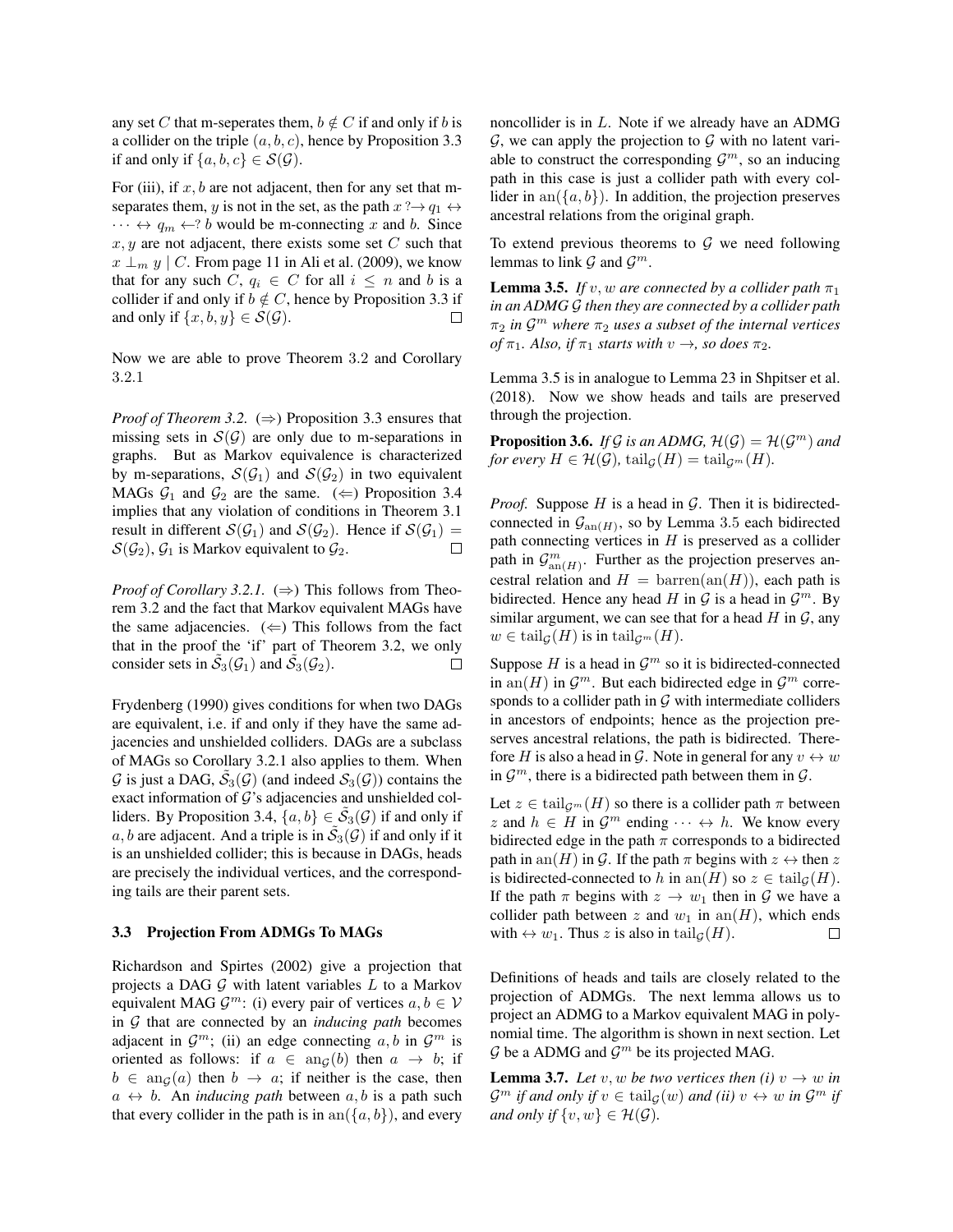Since there is at most one edge between any two vertices in a MAG, if we know the tails of every vertex in  $\mathcal{G}^d$  and every head of size 2, this is sufficient to construct  $\mathcal{G}^m$ .

Consider Figure 2(i), this is an ADMG but not a MAG. Tails of 1, 2, 3, 4 are  $\{4\}$ ,  $\{3\}$ ,  $\emptyset$ ,  $\emptyset$ , respectively. Heads of size 2 are  $\{1, 2\}, \{1, 3\}, \{2, 4\}, \{3, 4\},$  hence a Markov equivalent MAG of Figure 2(i) preserves all the original edges and adds one edge  $1 \leftrightarrow 2$ .

#### 3.4 Markov Equivalence Of ADMGs

We now show that Theorem 3.2 and Corollary 3.2.1 can be extended to ADMGs. Note that in general two Markov equivalent ADMGs do not necessarily have the same adjacencies defined with respect to edges; thus we need to redefine adjacencies in terms of m-separations.

**Definition 3.1.** For a ADMG G and two vertices  $v, w$  in  $\mathcal{G}, v$  and w are *adjacent* if and only if there is no set C such that  $v \perp_m w \mid C$  with  $v, w \notin C$ .

Two vertices that are connected by an edge are clearly adjacent, we are excluding pairs that do not share any edges and yet have no conditional independence. In maximal graphs, these two definitions are equivalent.

**Theorem 3.8.** For two ADMGs  $G_1$  and  $G_2$ , they are *Markov equivalent if and only*  $S(\mathcal{G}_1) = S(\mathcal{G}_2)$ *.* 

**Corollary 3.8.1.** *Two ADMGs*  $G_1$  *and*  $G_2$  *are Markov equivalent if and only if*  $S_3(\mathcal{G}_1) = S_3(\mathcal{G}_2)$ *, and this occurs if and only if*  $\tilde{S}_3(\mathcal{G}_1) = \tilde{S}_3(\mathcal{G}_2)$ *.* 

# 4 ALGORITHM

In this section,  $n$ ,  $e$  denote number of vertices and total edges, respectively.

#### 4.1 MAGs

We assume that  $n = O(e)$ , since otherwise the graph will be disconnected. Firstly, we propose an algorithm to identify  $\tilde{S}_3(\mathcal{G})$  of a given MAG  $\tilde{\mathcal{G}}$  and show that it runs in polynomial time  $(O(ne^2))$ . To test equivalence of two MAGs, it is sufficient to compare their  $\tilde{S}_3$ , by Corollary 3.2.1. Vertices are assumed to be in topological order. If not, this can be achieved with an  $O(n + e)$  sort. We assume we have access to  $pa_G(v)$  and  $sib_G(v)$  for each  $v \in \mathcal{V}$ .

Let  $A_1(\mathcal{G})$  denote the output of Algorithm 1 when applied to a MAG, G.

**Proposition 4.1.** *For a MAG*  $\mathcal{G}$ ,  $A_1(\mathcal{G}) = \tilde{S}_3(\mathcal{G})$ *.* 

#### 4.2 Complexity Of Algorithm 1

The first loop from line 2 to line 7 runs at most  $O(e^2)$ times as the worst case is that one vertex have all others as its parents. There are at most e bidirected edges so the second loop from line 8 to line 17 repeats at most  $e$  times. There are three esrial tasks inside the second loop. The first one is line 10 which obtains the tails of  $\{v, w\}$ . The computation of obtaining tails given parents is  $O(n+e)$ . The second task, i.e. the first subloop from line 11 to line 12, is carried at most  $n - 2$  times as the size of each tail is at most  $n-2$ . For the third task from line 13 to line 17, there are at most  $n - 2$  potential candidates for the third member, and obtaining the district costs  $O(n + e)$ . Thus the overall complexity of Algorithm 1 is  $O(e^2 + e((n +$  $(e) + n + n(n + e)) = O(ne^2).$ 

Note that the number of potential candidates for third member of heads of size 3 depends on sizes of districts. If the number is high then it means districts are large so there are at least as many bidirected edges as potential candidates, so if the graph is sparse we can use  $e$  to represent the number of candidates instead of  $n$  when computing complexity. There are most  $O(e^2)$  sets in  $\tilde{S}_3(\mathcal{G})$ , and some graphs achieve this bound, for example, a DAG where one vertex have all others as its parents.

To test ordinary Markov equivalence of two MAGs, it is sufficient to compare their output of Algorithm 1 after a sort of order  $O(e^2 \log e^2) = O(e^2 \log e)$ . Note that  $\log e = O(\log n)$ , therefore the complexity of verifying Markov equivalence between two MAGs is still  $O(ne^2)$ . Thus our algorithm is faster than the one proposed by Ali et al. (2009), which is only  $O(ne<sup>4</sup>)$ .

### 4.3 ADMGs

Algorithm 2 converts an ADMG  $G$  to a Markov equivalent MAG  $\mathcal{G}^m$ , as proven by Lemma 3.7. To test Markov equivalence between two ADMGs, it is sufficient to put their equivalent MAGs in Algorithm 1 to obtain the corresponding sets  $\tilde{S}_3$  and compare the sets.

#### 4.4 Complexity Of Algorithm 2

For the first loop from line 3 to 5, it costs  $O(n(n + e))$ since there are *n* vertices and it takes  $O(n + e)$  to obtain a district. The second loop from line 6 to 9 is at  $O(n^2(n+e))$ . Thus the overall complexity is  $O(n(n+e))$  $(e) + n^2(n + e) = O(n^3 + n^2e) = O(n^2e)$ . The total cost for identifying Markov equivalence between two ADMGs is therefore  $O(ne^2)$ .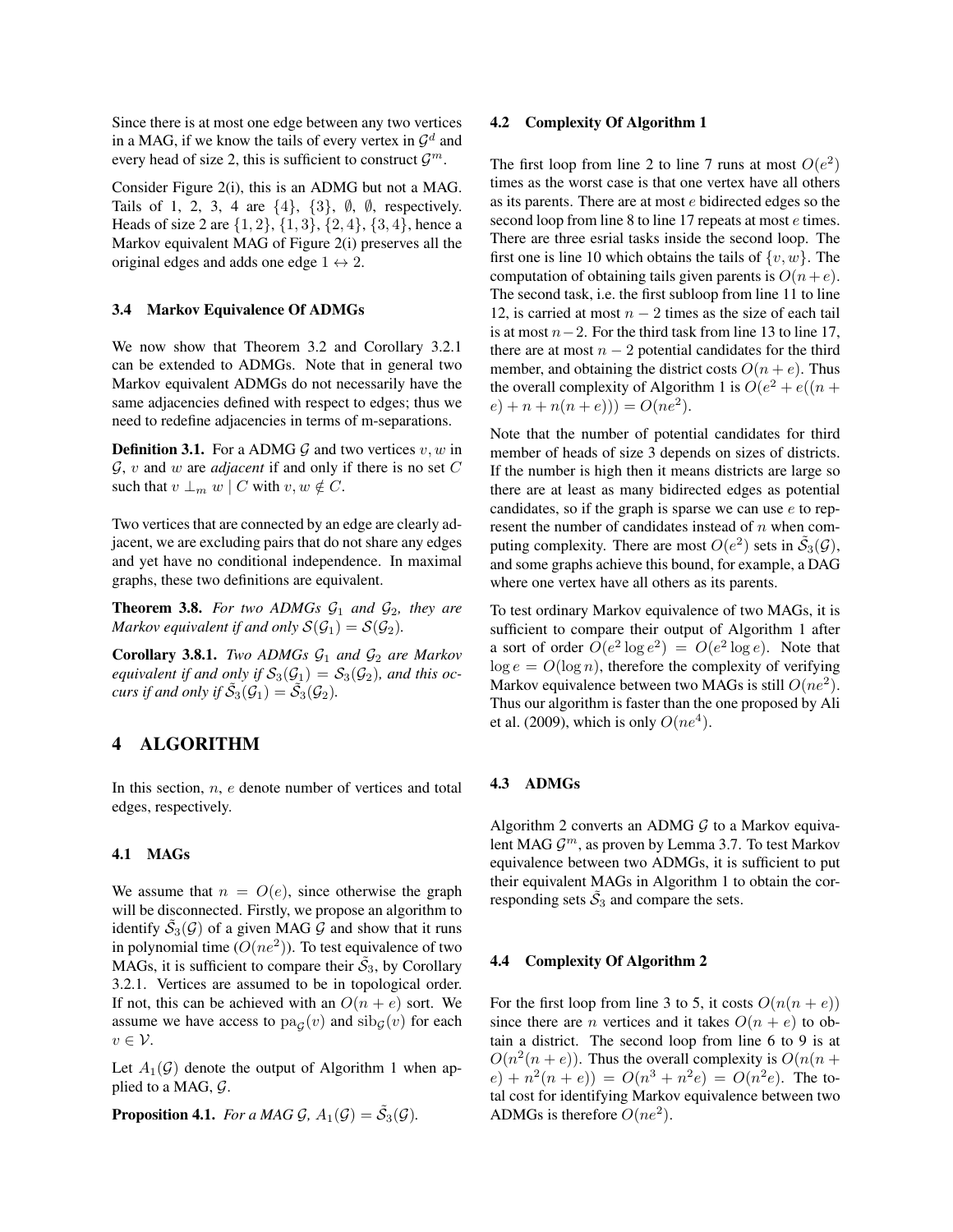```
Input: A MAG \mathcal{G}(\mathcal{V}, \mathcal{E})Output:
               \tilde{\mathcal{S}}_3(\mathcal{G})1 S = \emptyset;2 for each v \in \mathcal{V}:<br>3 obtain an<sub>G</sub>(v
3 obtain \text{and}(v) = \{v\} \cup \text{and}(\text{pa}_{\mathcal{G}}(v))4 for each w \in pa_{\mathcal{G}}(v):
5 S = S \cup \{v, w\};6 for each z, w \in pa_{\mathcal{G}}(v) with z \neq w and z is not adjacent to w:
7 S = S \cup \{v, w, z\};8 for each v \leftrightarrow w:
9 S = S \cup \{v, w\};10 \text{tail}(\{v, w\}) = \text{dis}_{\text{an}(\{v, w\})}(v) \cup \text{pa}_{\mathcal{G}}(\text{dis}_{\text{an}(\{v, w\})}(v)) \setminus \{v, w\};11 for each z \in \text{tail}(\{v, w\}) with z not adjacent to both v and w:
12 S = S \cup \{v, w, z\};13 for each z \in \text{sib}_{\mathcal{G}}(\text{an}_{\mathcal{G}}(\{v, w\})) \cap \text{dis}_{\mathcal{G}}(v) \setminus (\text{an}_{\mathcal{G}}(\{v, w\}) \cup \text{deg}(\{v, w\})<br>14 and not adjacent to both v and w:
                         and not adjacent to both v and w:
15 obtain dis<sub>an({v,w,z})</sub>(v);<br>16 if z \in \text{dis}_{\text{an}(\{v, w, z\})}(v):
16 if z \in \text{dis}_{\text{an}(\{v,w,z\})}(v):
17 S = S \cup \{v, w, z\};18 return S
```
**Table 4:** Algorithm 1: obtain  $\tilde{S}_3(\mathcal{G})$  for a MAG  $\mathcal{G}$ 

| Input:  | An ADMG $\mathcal{G}(\mathcal{V}, \mathcal{E})$                                            |
|---------|--------------------------------------------------------------------------------------------|
| Output: | A Markov equivalent MAG $\mathcal{G}^m(\mathcal{V}, \mathcal{E}^m)$                        |
|         | Start with $\mathcal{G}^m$ that have the same vertices as $\mathcal G$ but no adjacencies; |
| 2       | <b>for</b> each $v \in \mathcal{V}$ :                                                      |
| 3       | <b>obtain</b> ang $(v) = \{v\} \cup$ ang $(\text{pa}_{\mathcal{G}}(v))$                    |
| 4       | $tail(v) = dis_{an(v)}(v) \cup pa_G(dis_{an(v)}(v)) \setminus \{v\}$                       |
| 5       | <b>add</b> $w \to v \in \mathcal{E}^m$ for each $w \in \text{tail}(v)$ ;                   |
| 6       | for each $v, w \in V$ with no ancestral relation and in the same district:                 |
|         | obtain dis <sub>an({v,w})</sub> (v);                                                       |
| 8       | <b>if</b> $w \in \text{dis}_{\text{an}(\{v,w\})}(v)$ :                                     |
| 9       | add $v \leftrightarrow w \in \mathcal{E}^m$ ;                                              |
| 10      | return $\mathcal{G}^m$                                                                     |

Table 5: Algorithm 2: obtain a MAG  $\mathcal{G}^m$  for an ADMG  $\mathcal{G}$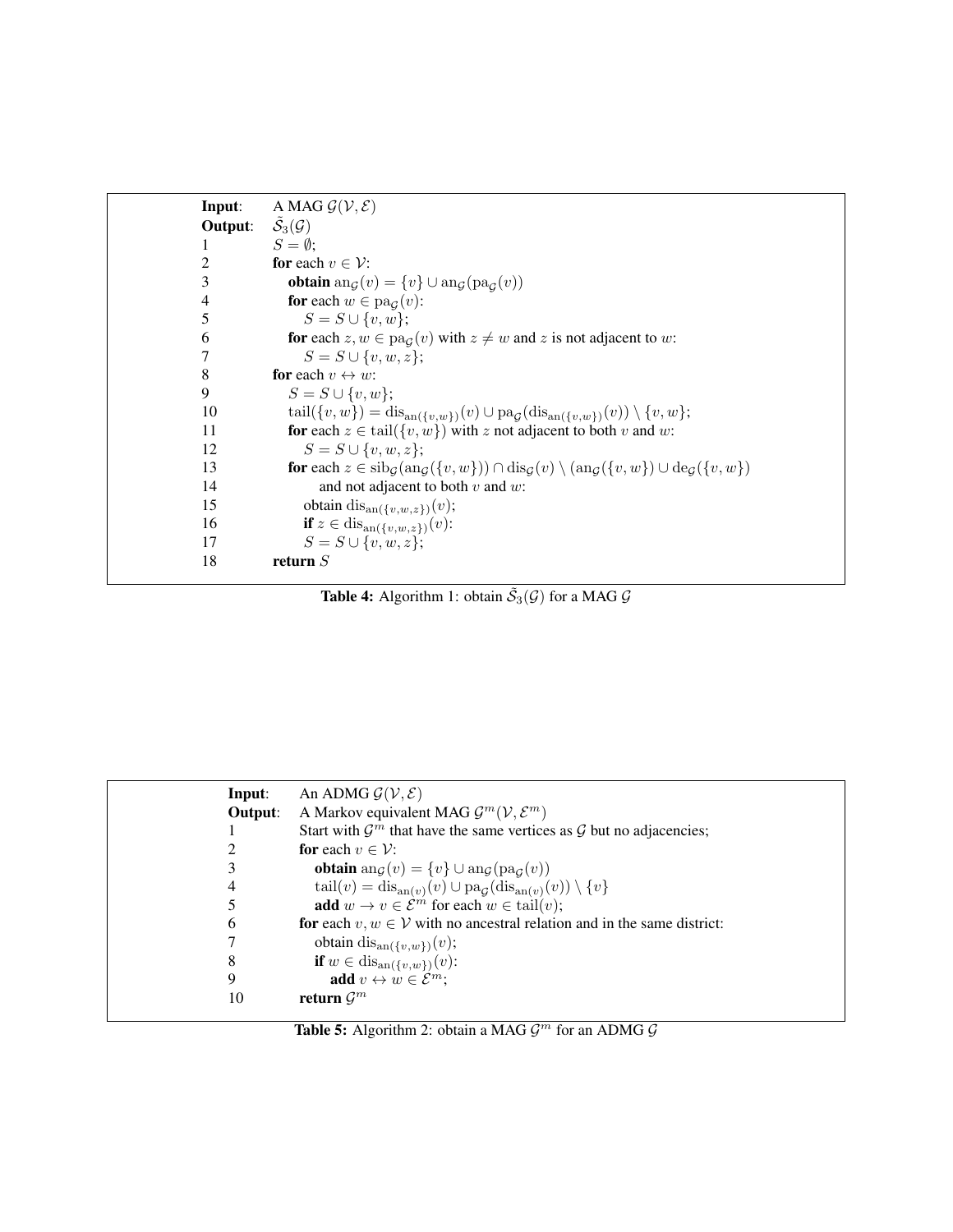

Figure 4: Empirical complexity against  $n^2$ 

#### 4.5 Comparison To Previous Algorithms

Among previous characterizations of MAGs, only Ali et al. (2009) provide a polynomial time algorithm to verify Markov equivalence. They consider all triples in a discriminating path; in order to do this, they iterate through (up to)  $n - 2$  levels; at each level they consider all remaining colliders  $(O(e^2))$  and then check each set of reachable edges  $(O(e^2))$ . Conversely, we ignore any triples for which all three adjacencies are present (since they will trivially always be present).

In addition to the reduction in complexity, if we modify Algorithm 1 to compute  $S_3(\mathcal{G})$ , the output contains more information. By Proposition 3.3, a set  $\{a_1, a_2, a_3\}$ is missing from  $S_3$  if and only if there is a corresponding m-separation between (say)  $a_1, a_2$  conditional on a set that includes  $a_3$ . Thus we can view the parametrizing set as a summary of independence information in the graph. This is a novel perspective compared to previous theorems, which characterize graphs by structures like minimal collider paths or colliders with order, and do not have a straightforward connection to conditional independence.

### 4.6 Empirical Complexity

An experiment on random graphs shows that empirical complexity of Algorithm 1 is at  $O(e^2)$  for many sparse graphs ( $e = O(n)$ ). One random graph (ADMG) is generated in the following way. We first fix a topological ordering and the total number of edges ( $e = 3n$ ). Then two vertices become adjacent with uniform probability. Once skeleton is determined, an edge is independently either directed or bidirected with  $p = 0.5$ . For each  $n = 20, 40, 60, 80, 100$ , we generate  $N = 250$  random graphs then average the empirical complexity. Figure 4 is the empirical complexity against  $n^2$ .

Suppose directed edges are added independently with probability  $r/n$  according to a predetermined topologi-

cal order, where *n* is the number of vertices and  $r \in \mathbb{R}^+$ is constant. The following proposition bounds the size of the ancestor sets in our sparse random graphs. In particular, the largest average number of ancestors is at most  $e^r$ .

Proposition 4.2. *Let* A<sup>i</sup> *be the number of ancestors of the vertex* i*. Then*

$$
\mathbb{E}A_i = \left(1 + \frac{r}{n}\right)^{i-1}.
$$

*In particular,*

$$
\mathbb{E}A_n = \left(1 + \frac{r}{n}\right)^{n-1} \longrightarrow e^r.
$$

Markov's inequality gives us an easy corollary.

**Corollary 4.2.1.**  $\mathbb{P}(A_i \geq k) \leq e^r / k$  *for any*  $1 \leq i \leq n$ *and*  $k > 1$ *.* 

Now it is straightforward to show that for sparse graphs, the complexity will be  $O(e^2)$ . This is because the main contribution of the complexity comes from counting heads of size 3. By bounding the sizes of ancestor sets, line 15 will run in constant time  $O(1)$  instead of  $O(n + e)$ . Thus the overall complexity for sparse graphs is at  $O(e^2 + e((n+e) + n + n)) = O(e^2)$ .

Here is an example for which the upper bound of complexity of Algorithm 1 is reached. Consider the graph in Figure 5. For every i and j,  $\{v_i, w, z_j\}$  forms a head of size 3. If N, M, L are at  $O(n)$  then the cost for identifying all these heads is at  $O(ne^2)$ .



Figure 5: A sequence of graphs in which the maximum complexity is achieved by Algorithm 1. Note that  $y_1$  is connected by a bidirected edge to every  $x_i$ , and  $y_L$  to every  $z_i$ .